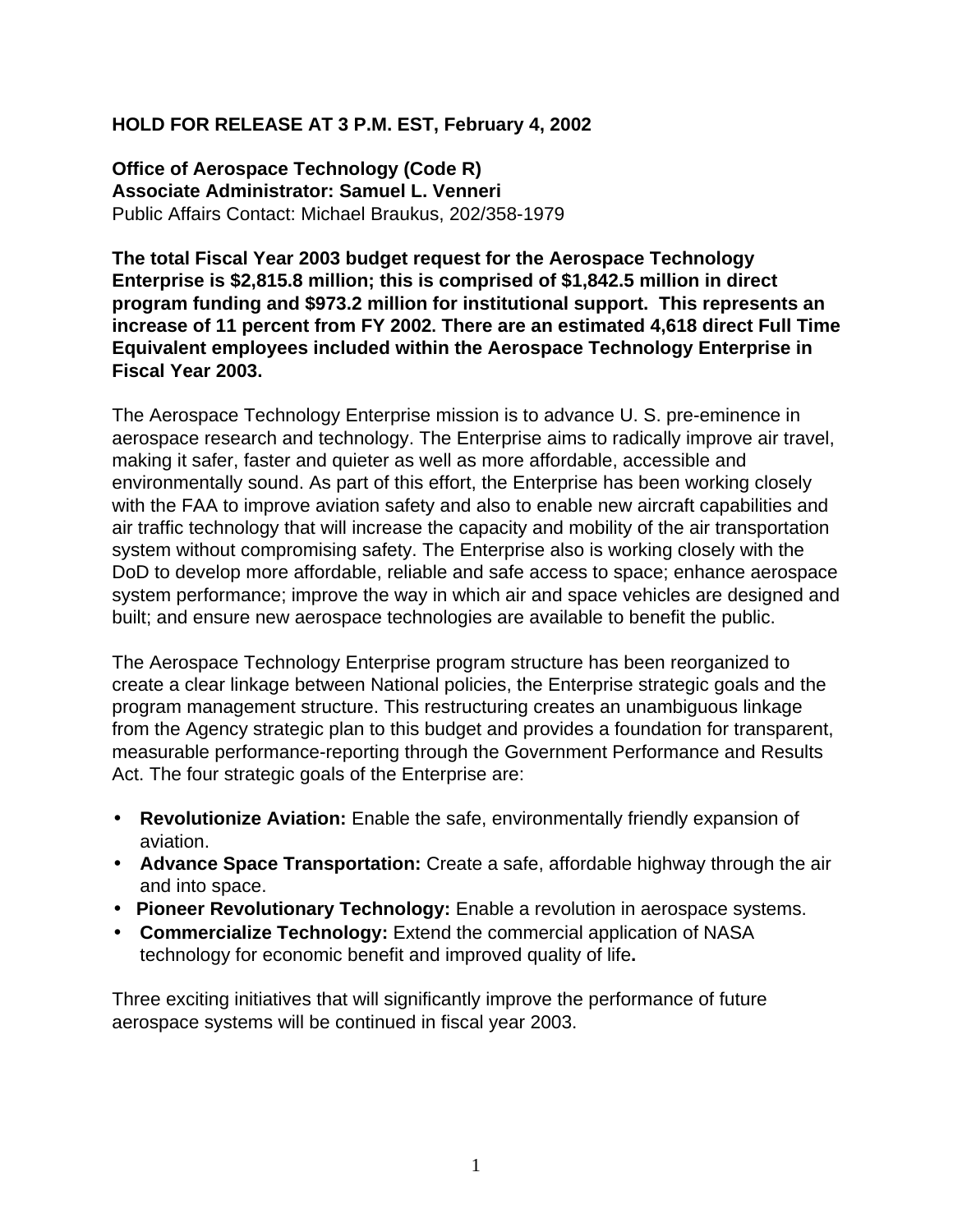**Engineering for Complex Systems:** The Engineering for Complex Systems (ECS) Program is a reformulated program previously called Design For Safety that supports the Pioneer Revolutionary Technology Goal. The recent problems in some NASA missions, along with similar or related problems in aerospace and general aviation, are symptomatic of the difficulty in synthesizing operational and design parameters. Safety is a system property, encompassing components, subsystems, software, organizations, human behavior and their interactions. Yet typically system design and analysis is decoupled, addressing only components and subsystems; analysis of risk-factors is usually sporadic, and deferred until integration occurs.

ECS is a significant shift in the process of how systems engineering and operations are performed, and aims to place risk-estimation and risk-countermeasures for overall mission and human safety on a more rigorous, explicit and quantifiable basis. This would allow design trades to be evaluated based on a risk-factor, with the same fidelity and confidence used for other mission or system properties such as cost, schedule and performance.

The ECS program has a three-pronged approach to achieving its objective of enabling ultra-high levels of safety and mission success through the infusion of advanced information. First, the program intends to significantly advance the scientific and engineering understanding of system complexities and failures, including human and organizational risk characteristics. Second, processes, tools and organizational methods will be developed to quantify, track, visualize and trade off system designs and/or mission options with an emphasis on risk-management throughout the system lifecycle. Third, software-based resiliency tools and technologies will be developed to help mitigate risk in the operational and maintenance phases of the program lifecycles.

21<sup>st</sup> Century Aircraft Technology: 21<sup>st</sup> Century Aircraft Technology (TCAT), a project continued in fiscal 2003 within the Vehicle System Program, supports the Revolutionize Aviation Goal. TCAT is a next step in reaching the long-term Goal element of enabling development of an environmentally friendly global air-transportation system with greater safety that improves national mobility during the next century. The technologies developed in TCAT and the concepts enabled by these technologies will affect all objectives of the Goal. The TCAT Project will utilize systems analysis to quantify potential project benefits and to guide future project investment decisions.

The TCAT project will achieve in three steps its objective of enabling shifts in the design of future generations of aircraft, providing performance enhancements that can hardly be imagined today. First, vehicle and component-level aerodynamic, structures and material technologies will be developed and verified to enable ultra-efficient, ultra-quiet vehicles with optimal, on-demand performance available throughout mission-specific flight envelopes. Additionally, TCAT will develop vehicle control systems that integrate and optimize human, automation and ultra-distributed novel control capabilities -- much as the central nervous system of the human body integrates myriad complex biological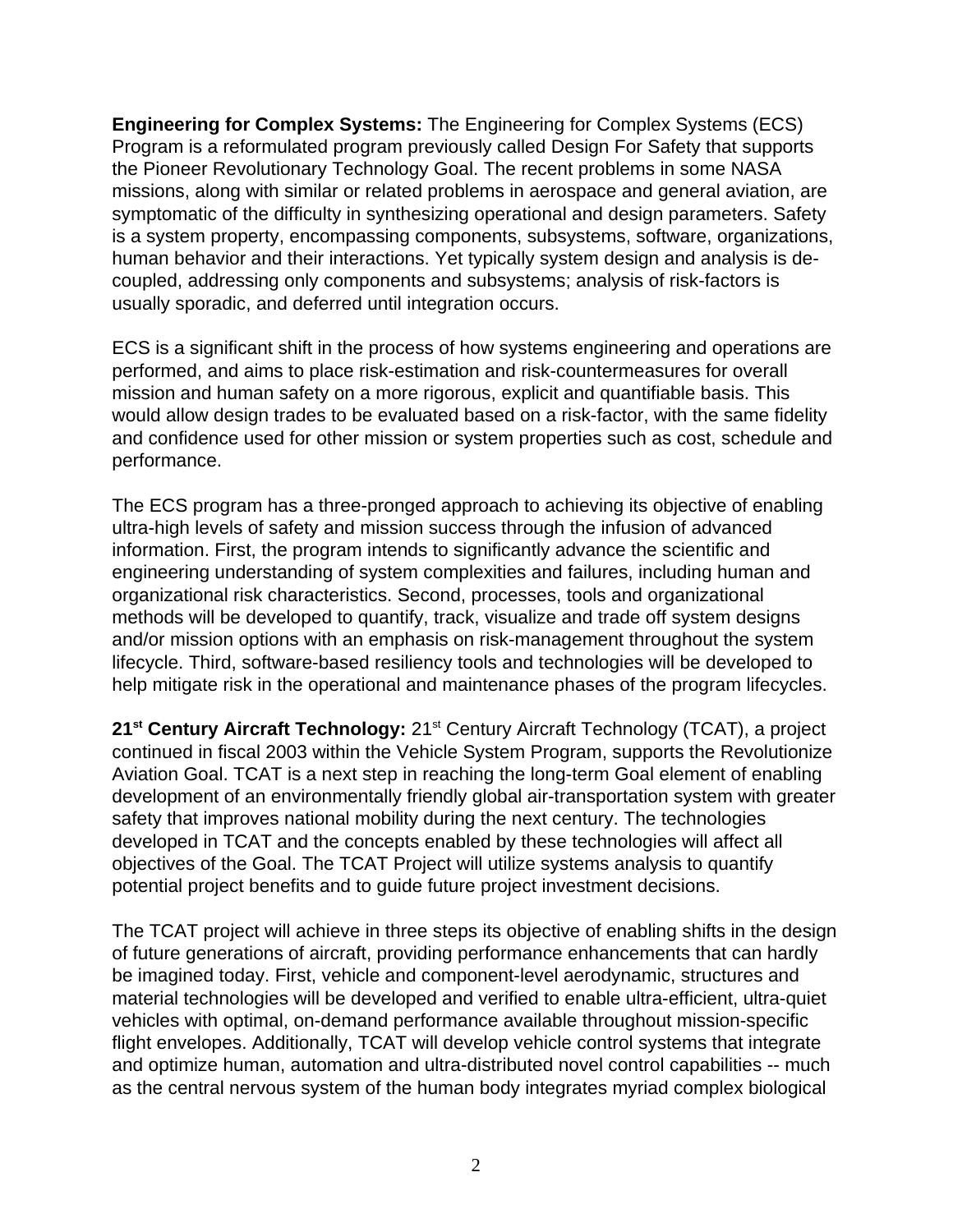subsystems. Finally, TCAT will develop and validate "leapfrog" aircraft propulsion/power concepts leading to fully integrated propulsion/power concepts, in turn leading to fully integrated propulsion/airframe systems, which enable extremely efficient, whisper-quiet air vehicles with ultra-low emissions.

**Virtual Airspace Modeling and Simulation:** The Virtual Airspace Modeling and Simulation (VAMS) project in the Airspace Systems Program supports the Revolutionize Aviation Goal. The VAMS project will develop the analytical and simulation capability needed to analyze and validate the next generation of air-traffic management concepts and evaluate new air-traffic operational concepts and architectures. The models will include the ability to assess the economic impact of new technology and National Air Space (NAS) operational performance, including the effects of interactive agents and weather. These models will require a never-before-achieved level of fidelity.

The Aerospace Technology Enterprise budget request is divided among its four strategic goals as follows.

## **Revolutionize Aviation -- \$541.4 million**

**Aviation Safety Program:** The Aviation Safety program will continue to develop and demonstrate technologies and strategies to improve aviation safety by reducing both aircraft accident and fatality rates. Some of the items that will be accomplished in fiscal 2003 include: flight evaluation of synthetic vision-system products integrated with precision approach-and-landing and display system concepts, flight evaluation of the next-generation cockpit weather-information system, and a "smart" icing-management system for automatic management of ice-protection systems.

**Vehicle Systems Program:** The Vehicle Systems program will take advantage of the emergence of revolutionary advances in biotechnology, nanotechnology and information technology to enable significant advances in the functionality of the 21<sup>st</sup> century aircraft. Some of the items that will be accomplished during fiscal 2003 include: completion of sector-testing of engine combustors that reduce oxides of nitrogen emissions by 70 percent; development of physics-based models related to noise-generation and propagation-physics for airframe and engine-noise sources, as well as noise interaction between engine and airframe; and demonstration of a propulsion and power (P&P) system test-bed -- the first end-to-end demonstration of a P&P system, including fuelcell power-generation and realistic loads configured for aircraft requirements.

**Airspace Systems Program:** The Aviation System Capacity Program will enable improvements in the mobility, capacity, efficiency and access of the airspace system. This will be accomplished by developing, validating and transferring technologies that improve collaboration, predictability and flexibility for airspace users, enable runwayindependent aircraft and provide more access for general aviation operations. Some of the items that will be accomplished during fiscal 2003 include: completing models of the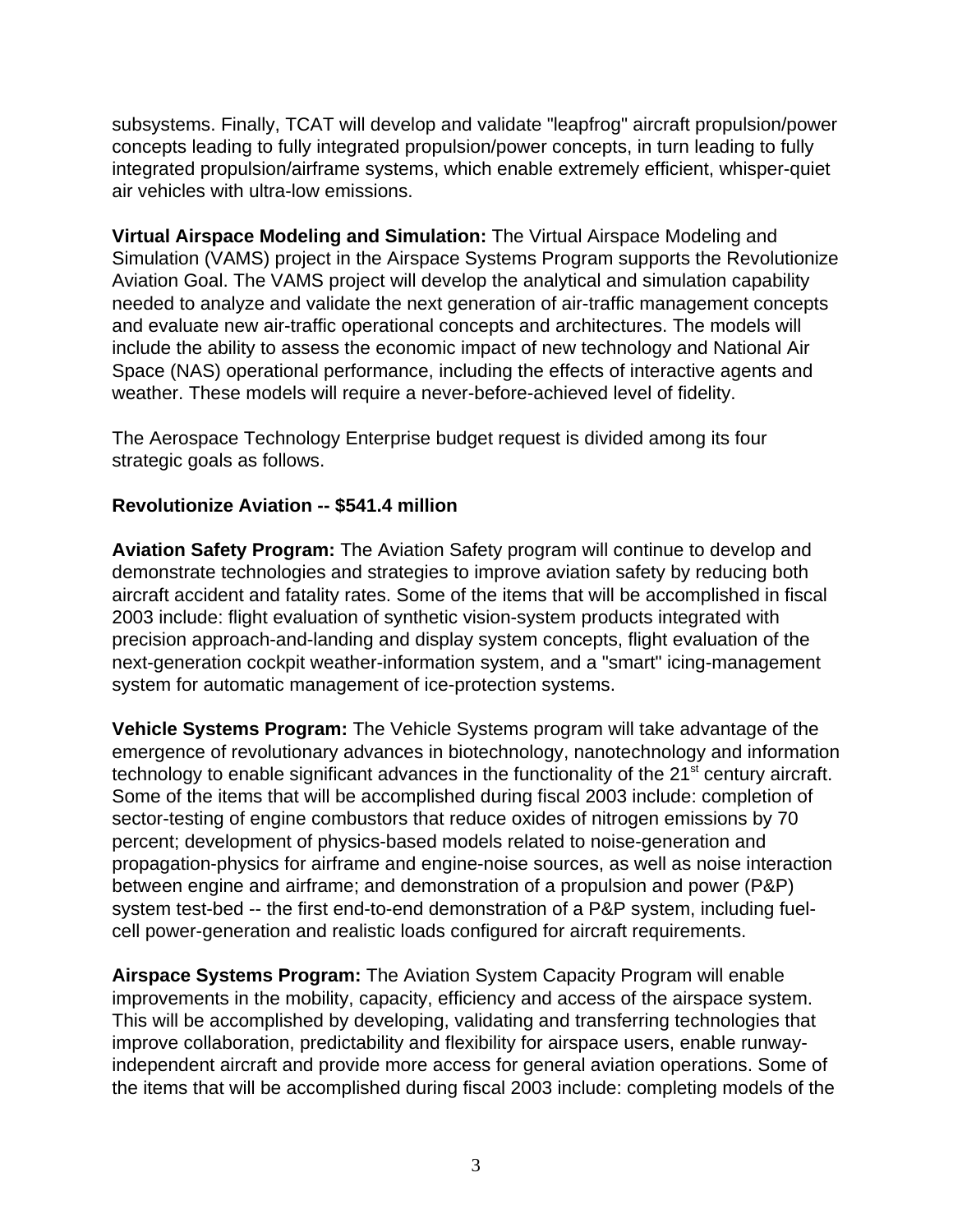airspace system that include the capability to model dynamic effects of interactive agents in the system; selection of candidate technologies for experimental flightevaluation based on their impact on mobility through reduced system cost, improved doorstep-to-destination time, increased trip reliability and/or improved safety of small aircraft; and development of strategies to improve training and procedures to reduce misunderstandings between pilots and air traffic controllers.

### **Advanced Space Transportation -- \$879.4 million**

2<sup>nd</sup> Generation Reusable Launch Vehicle: The 2<sup>nd</sup> Generation Reusable Launch Vehicle Program, also known as the Space Launch Initiative (SLI) Program, last year implemented the first phase of technology developments, awarding contracts valued at more than \$800 million to industry and academia. Another milestone, the Systems Requirements Review (SRR) Kickoff is planned for November 2002. This is the next step in the integration and synthesis of NASA, industry and DoD requirements for the 2<sup>nd</sup> Generation Reusable Launch Vehicle. This important review will result in more focused attention on fewer space transportation architectures and associated technology areas. Each industry partner will go forward with its most promising architecture, which will drive the technology-maturation investments for the program.

Following the SRR, the program will release a Request for Proposal (RFP) in February 2003, with contract awards planned for September 2003. This RFP is the next major milestone in the SLI process of focusing on architectures and technologies required to increase the safety and decrease the cost of space transportation systems. The solicitation will select the most promising architecture(s) to proceed toward a detailed preliminary design of the 2<sup>nd</sup> Generation Reusable Launch Vehicle.

Propulsion development for vehicle on-orbit maneuvering and control systems will be initiated in November 2002 with the Technology Readiness Review of a two new auxiliary propulsion-system designs: liquid oxygen/ethanol and liquid oxygen/liquid hydrogen. A prototype system will undergo a Critical Design Review in July 2003.

**Space Transportation & Launch Technology:** Also known as the 3<sup>rd</sup> Generation Reusable Launch Vehicle Program, the Space Transfer and Launch Technology (STLT) activity will pioneer the identification, development, verification, transfer and application of high-payoff space transportation technologies. STLT is responsible for implementing the  $3<sup>rd</sup>$  generation element -- Hypersonics (of speeds equal to or exceeding five times the speed of sound) -- of NASA's Integrated Space Transportation Plan. As a result of NASA's participation in the National Hypersonics Plan development, the agency has focused its 3rd Generation Reusable Launch Vehicle (RLV) efforts on the unique, critical technologies required to meet these ambitious goals.

The refocused efforts are centered on integrated ground demonstrations of rocketbased combined-cycle systems, turbine-based combined-cycle systems and flight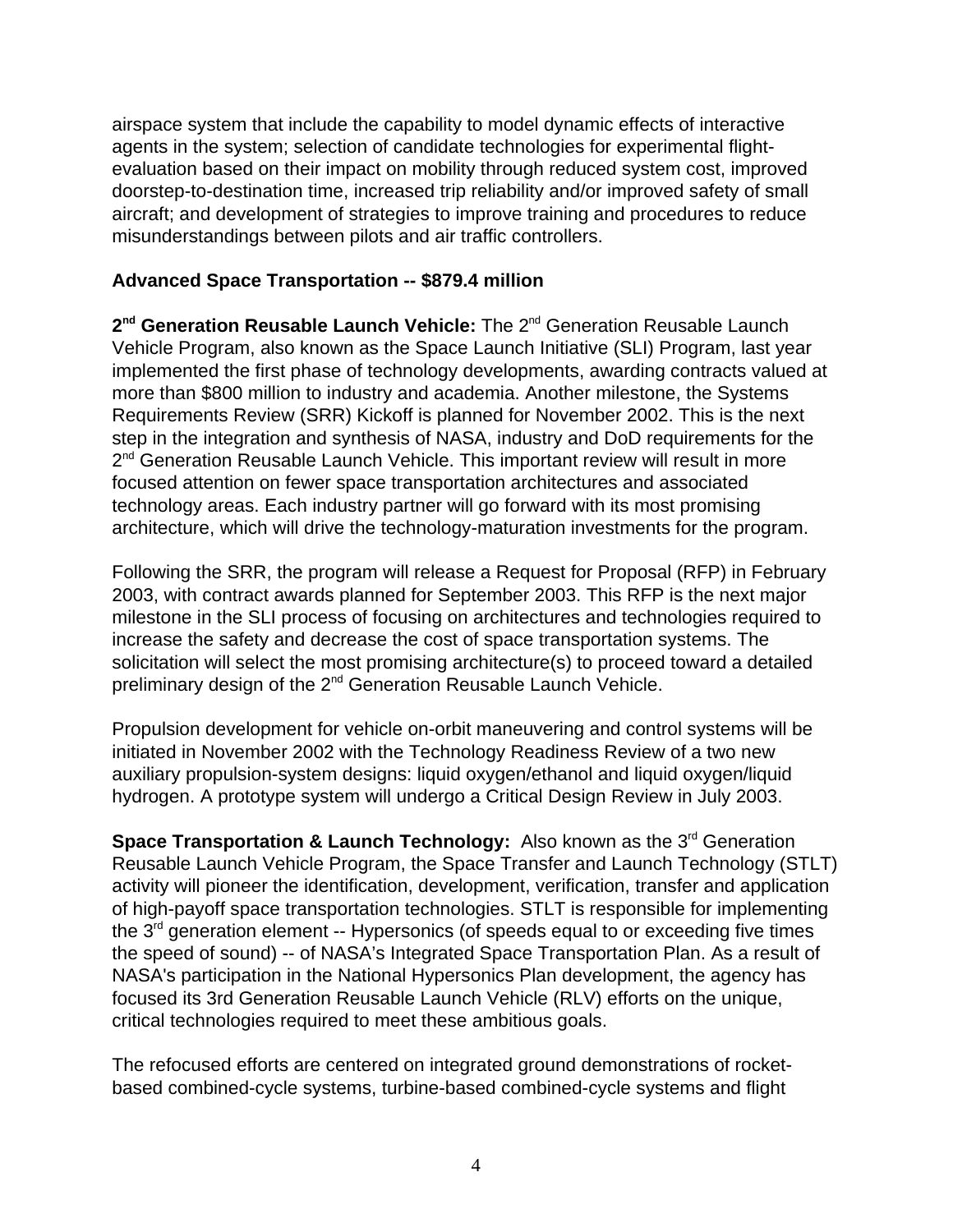demonstration of high-speed scramjet-propulsion/airframe integration. In fiscal 2003, STLT will complete the non-advocate review of three revolutionary hypersonic propulsion-technology systems demonstrations that include the rocket-based combinedcycle, turbine-based combined-cycle and scramjet engines. Other achievements will include the high-temperature composites demonstration where significant weight reduction for RLV engine systems can be quantified through actual test data.

# **Pioneer Revolutionary Technology -- \$274.9 million**

**Computing, Information and Communications Technology Program:** The Computing, Information and Communications Technology program is developing and demonstrating revolutionary computing, information and communications technologies in the specific areas of autonomy, human-centered systems, intelligent dataunderstanding, advanced computing and networking, information environments, and fundamental information and bio- and nano-technologies. Some of the items that will be accomplished during fiscal 2003 include: development of efficient algorithms for automated generation of software designs and code and development of ad-hoc space communications networks.

**Engineering for Complex Systems:** (as described previously in the new initiatives)

**Enabling Concepts and Technologies Program:** The Enabling Concepts and Technologies program provides revolutionary aerospace system concepts that can enable NASA's strategic vision and expand future mission possibilities. In fiscal 2003, the program will emphasize technologies to enable breakthrough capabilities in active science instruments, ultra-efficient and resilient space systems, and advanced system studies. Some of the areas in which investment will be made include: space-capable lidar instruments; efficient long-life lasers; advanced spacecraft-energy production and storage systems, including all-plastic batteries, long-life fuel cells and compact highspeed flywheels; new sensor concepts; formation-flying control methods; and components to enable distributed instrument networks.

## **Commercial Technology -- \$146.9 million**

NASA's Commercial Technology Program includes Commercial Programs, Tech Transfer Agents and Small Business Innovation Research/Small Business Tech Transfer programs. NASA's Commercial Technology Program responds to one of the principal NASA mission goals -- to develop and transfer advanced technology. The program objectives are to establish high-value technology-development partnerships with industry, to transfer advanced technology to industry for U.S. economic enhancement and contributions to public quality of life, and to provide outreach to the public on opportunities and success of NASA commercial and small business programs.